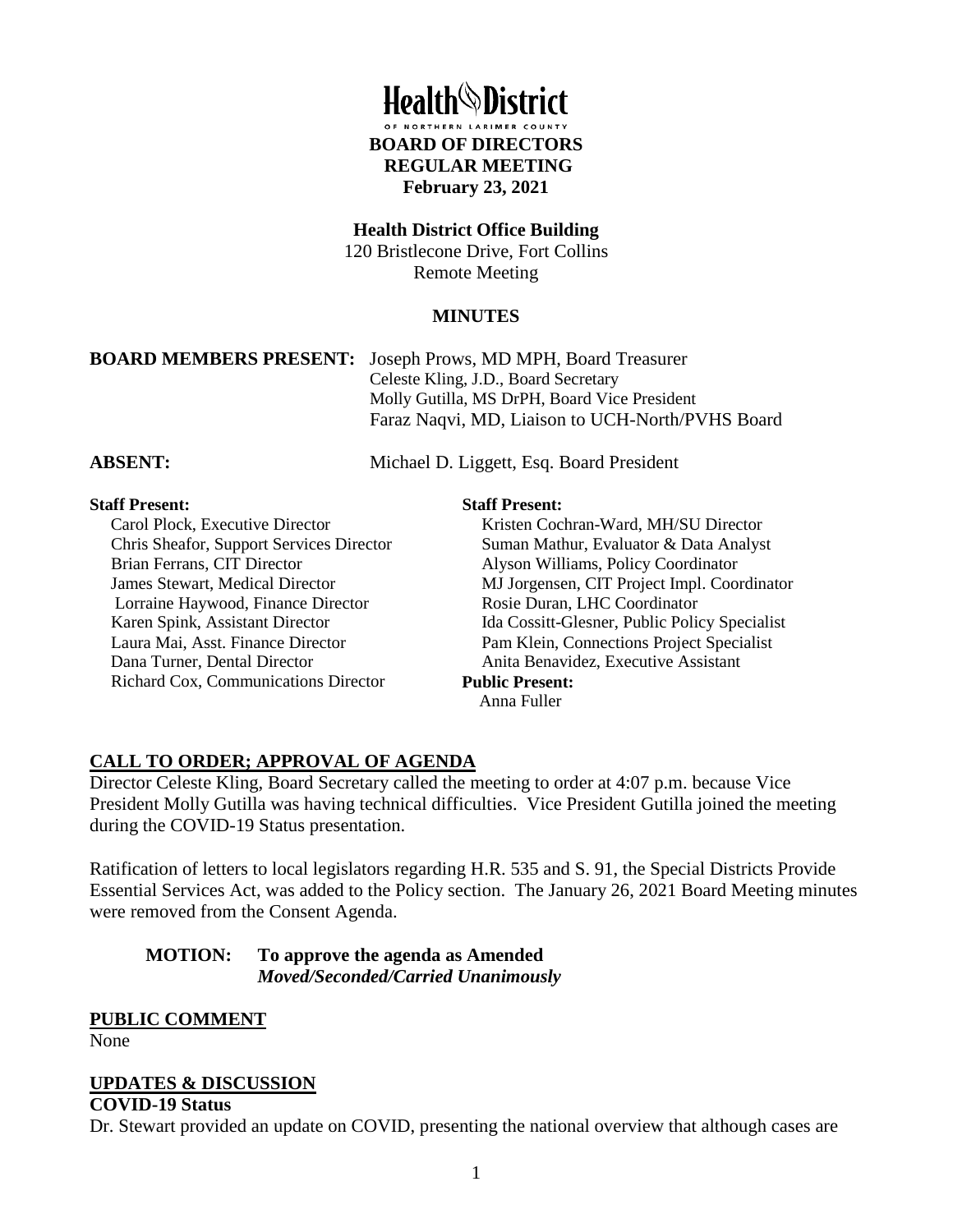falling in most states, the U.S. now has sadly had 500,000 COIVD-related deaths. Like the rest of the country, Colorado's cases are still trending down, with a 70% reduction in cases since December, and drops in hospitalizations and deaths. In Larimer County, about 15% of adults have had at least one dose, with 67% of those aged 70+ receiving their first dose. 7 day case rates remain in the yellow stage, and have flat-lined there since early February. The County rate of positive tests is at 4.5%.

There are two new vaccines coming up for emergency approval in the U.S.: Johnson & Johnson's single-dose and AstraZeneca. Both are 100% effective at preventing hospitalizations and deaths, and 65-85% effective in preventing any kind of illness. Despite variants making COVID more contagious, the US is at its lowest reproduction number since the beginning of the pandemic, at .80, which leads to slower spread.

Using the number of first doses and confirmed COVID cases in Larimer County, a back-of-theenvelope estimate is that about 38% of our community now has some immunity. There is emerging evidence around the efficacy of the first dose of vaccine, indicating potentially greater than 85-90% efficacy two weeks after the first dose. The United Kingdom is prioritizing first dose delivery and extending the delay to twelve weeks for the second dose, and France is recommending a single vaccine dose for those who have had COVID-19. Pfizer has new data that shows standard freezer temperatures may be sufficient for a limited time of storage.

On the other hand, a recent Vital Statistics Surveillance report indicates US life expectancy has dropped by one year, with disparity in people of color. Declines in preventive care such as cancer screenings are impacting health status; the medical community will have to pick up the pieces when COVID is under control.

#### **Health District as COVID-19 Vaccination Provider**

Suman Mathur reported that the Vaccine Team has been very busy the past in preparing for and holding vaccine clinics. The Health District was asked in late December by the State/CDPHE to become a vaccine provider. Application was made in late January with a very quick approval. The first shipment of vaccine arrived on February 9 and the first Health District vaccine clinic occurred on February 11 and 12, with 108 doses delivered. The appointment for the second shot is made as people leave the clinic. Staff has been notified that another 200 doses will arrive tomorrow and the clinic will run Thursday and Friday this week.

In coordination with LCDHE, the Health District is working to vaccinate Tier 1B.1 moderate risk health care providers, Health District clients 70+ (with special focus on those without internet) and 65+, as well as other community members aged 65+ referred to the Health District by the State COVID vax hotline. There is additional outreach to Meals on Wheels clients.

The model for our clinics is built from our model for influenza vaccinations. Front desk and evaluation staff have been trained to handle the non-clinical aspects while the clinical staff includes Dr. Stewart, both Health District nurses Julie Abramoff and Cheri Nichols, PRNs, and volunteer medical providers from the community. Bilingual materials are being created and bilingual staff identified. There are weekly calls at both County and State levels and we have access to free transportation for clients. Challenges include a limited and unpredictable supply of vaccine; only 2-3 days of lead time from finding out whether we will receive vaccine to staring clinics; reaching clients aged 70+; managing phone traffic; and the lack of a centralized scheduling process with a universal waitlist.

In the future, we would like to have regular clinics 1-2 days/week (including offering vaccines to our own clients as they fit the priority phases), and an additional 1-2 days/week in mobile clinics with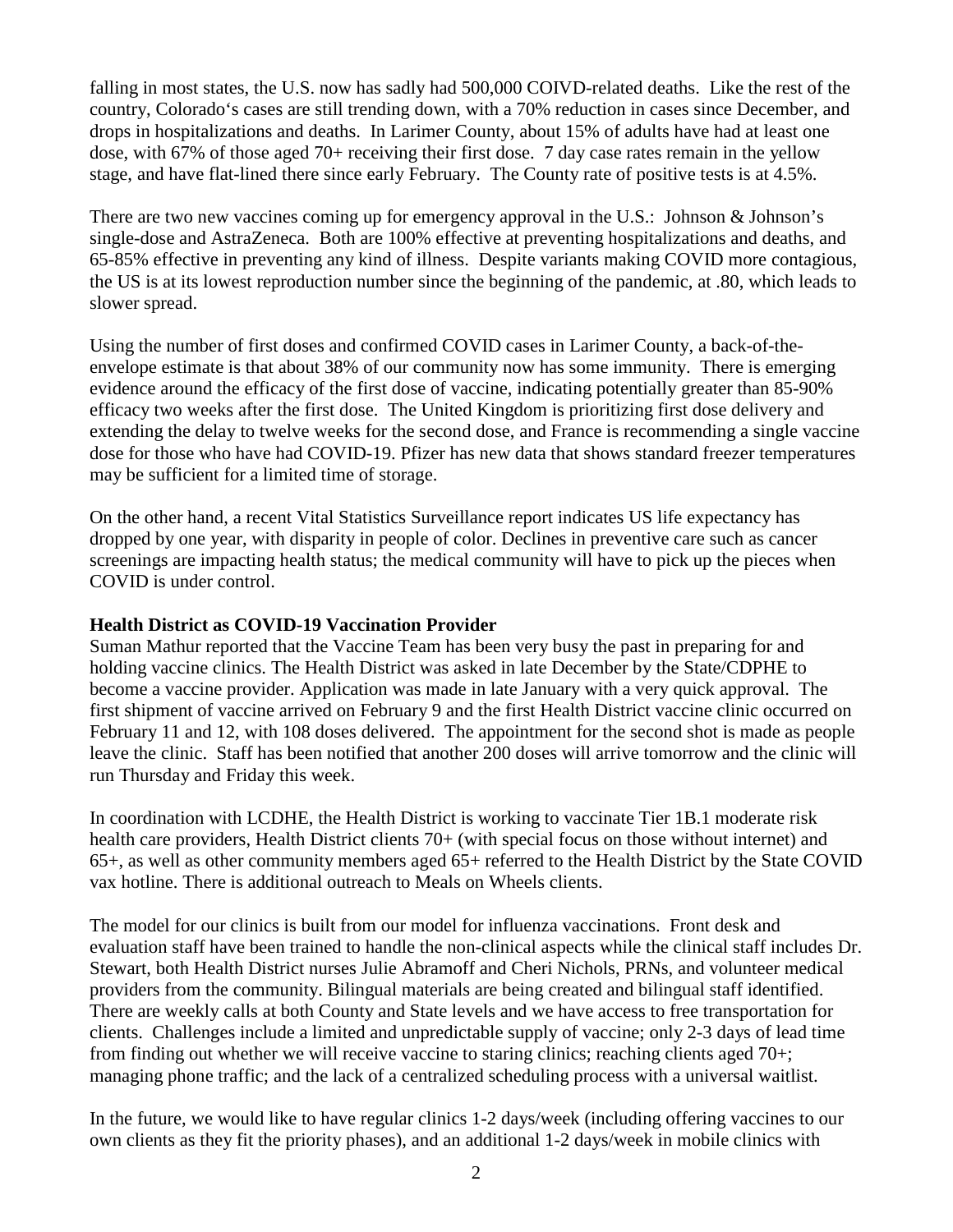special populations (i.e., Murphy Center/Homeward Alliance, Northern Colorado Health Network, BIPOC Alliance, Red Feather Lakes, etc.), is coordinating with Salud, and is focusing on equity.

A board question related to what is known about vaccine hesitancy. Things are evolving; in our own community survey last summer (before there were any approved vaccines), about 66% would take a vaccine if it were offered, while 25% were unsure. We know that hesitancy is quite different than those who decline completely, and that education about the safety of the vaccines can make a significant difference. The BIPOC Alliance, and the black and Latinx communities are working on options for outreach, including using trusted messengers. Staff are having conversations to see how the Health District might be able to help amplify the messages without getting in the way. Short videos are being planned, and Salud invited 9News to come next week for a press conference, with leaders being vaccinated on site.

#### **Larimer Health Connect**

Rosie Duran, Larimer Health Connect Coordinator, provided an update to the Board on the Open Enrollment period for the marketplace during the pandemic. Numbers were down slightly, as was the case across the state; in part because so many people qualified for Medicaid during COVID (11,000 in Larimer County), and once on, they are not being dropped until the emergency is over. The team reached 800 unduplicated households with a total of 1,300 encounters, 239 of whom were uninsured for at least the past 60 days. At least 395 were known enrolled in the marketplace.

From the start of COVID, IT moved quickly to assure that staff could work remotely – from being sent home on a Wednesday, and being back up and running remotely by the next Tuesday. Customers were a little hesitant to do video appointments at first, so staff created a video to share before hand. Some clients who were uncomfortable or unskilled with the virtual environment, were seen "in-person" at the Mason Street conference room with special precautions. Some customers loved virtual appointments, so some level of virtual options are anticipated to continue in the future.

We found that our customers were experiencing more challenges than before. Compared to prior years, customers faced increased unemployment, loss of income, and no child care/school. They found themselves focused on survival – needing to meet basic needs. Insurance choices were affected; many changed providers in order to save money. Barriers to care remain the same – cost, access to care, and in this year, there were many new technology and system issues, requiring many clients to come back to complete the process. Sometimes Connect for Health CO phone lines didn't work, or customers had password re-set challenges. Many customers became frustrated, and many let their plans auto-renew, even if that plan wasn't the best one for their needs.

Outreach continued to those 'eligible but not enrolled' throughout Larimer County, utilizing both print and digital forums including Google, Facebook and Instagram, as well as sharing information with partners who serve this population. With less access to in-person outreach, the future will include working with school districts, coffee shops, and working with communications specialists to reach the most people possible. A new national uninsured enrollment period began February 8 and will run through May 15, while Colorado started their efforts one week earlier. Coverage starts the first of the following month. Staff is requesting additional funds from Connect for Colorado for the purpose of marketing and outreach, and the team continues to develop health insurance literacy education classes.

#### **PRESENTATION & ACTIONS**

Policy Coordinator Alyson Williams reviewed both State and Federal activity. *State Legislative Proposals*

State legislators have been in session for 11 days, with 263 bills introduced; 1 bill killed; and 2 issues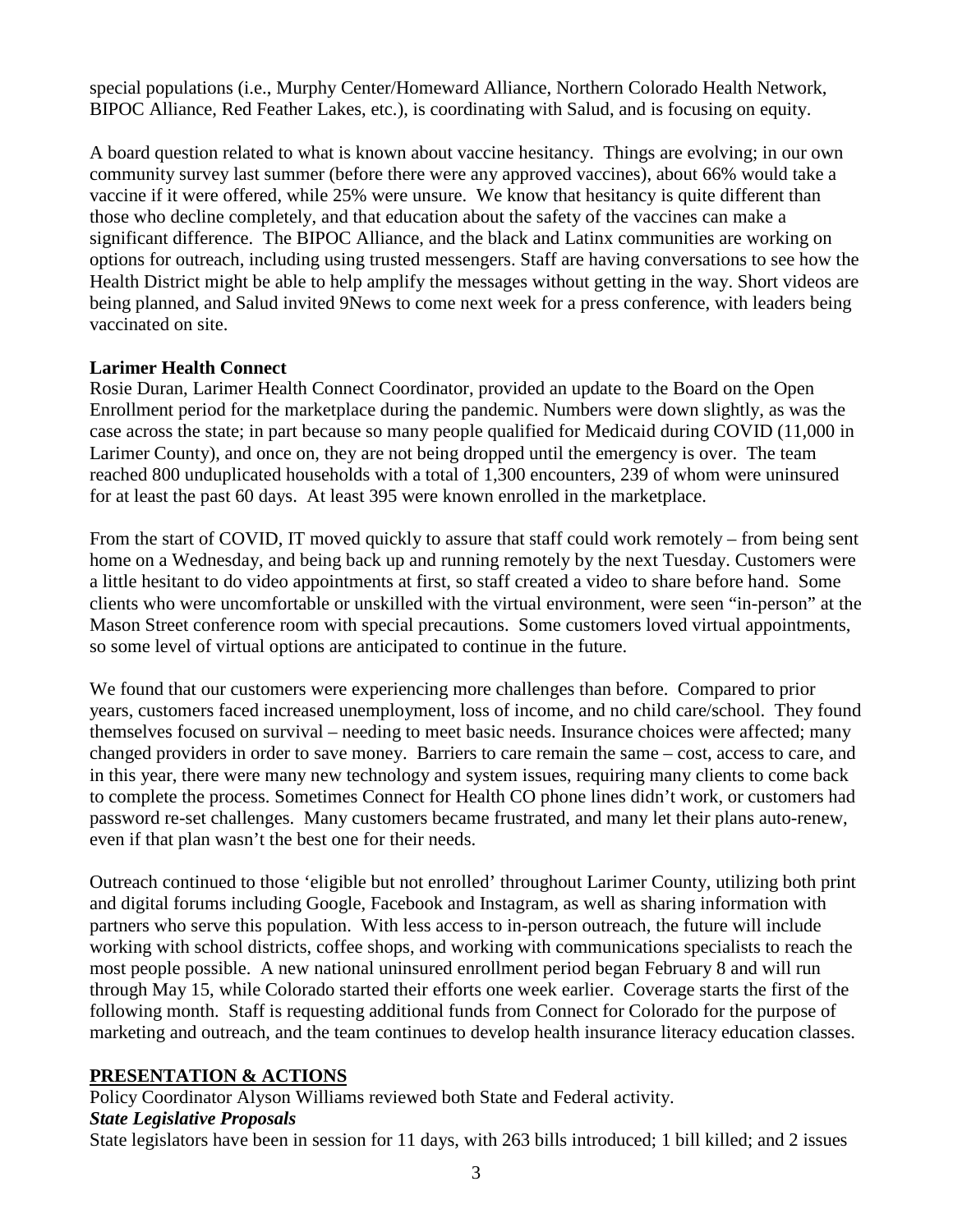with a position.

HB21-1075: Replaces the term "Illegal Alien" with "worker without authorization" as it relates to public contracts for services.

## **MOTION: To strongly support HB21-1075: Replace the term "Illegal Alien"**  *Moved/Seconded/Carried Unanimously*

SB21-009: Reproductive Health Care Program includes contraceptives and family planning service for undocumented individuals. Its features have evidence of reducing unplanned pregnancies, and is cost saving. It also requires coverage of a one-year supply of oral contraceptives at a time for all Medicaid beneficiaries, rather than one month at a time.

#### **MOTION: To support SB21-009: Reproductive Health Care Program Moved/Seconded/Carried Unanimously**

SB21-025: Family Planning Services for Eligible Individuals expands Medicaid from 133% FPL to 250% FPL only for family planning services to individuals who are not pregnant. It has been done in multiple other states, again with impact on unplanned pregnancies, lower abortion rates, and cost savings.

## **MOTION: To support SB21-025: Family Planning Services for Eligible Individuals Moved/Seconded/Carried Unanimously**

Senior Dental Program (SDP) Restoration of Funding: is under consideration by the Joint Budget Committee (JBC). In FY19-20, the SDP had an increase in its appropriation from \$3M to \$4M; in budget balancing actions for FY20-21 due to COVID, the JBC decreased the appropriation back to \$3M. The proposal is to restore that \$1M funding to SDP.

#### **MOTION: To strongly support the restoration of funding of \$1M to the Senior Dental Program, raising its appropriation from \$3M to \$4M. Moved/Seconded/Carried Unanimously**

Update on restoring the Medicaid Adult Dental Benefit from \$1,000 to \$1,500: We have conveyed the need to the JBC and our local legislators. The JBC is awaiting figure setting for the budget, anticipated on March 4. On April 8<sup>th</sup>, the Long Bill begins; it looks positive that this may be included.

## *Federal Policy Issues*

## **Special Districts Provide Essential Services Act**

With Board President approval received in the interim between meetings, a letter was sent to Colorado federal legislators encouraging support of the "Special Districts Provide Essential Services Act H.R. 535, S. 91, sponsored by Colorado Senator Michael Bennet. The Act would include funding for special districts in the potential COVID stimulus package being considered at the federal level; it was considered important because other local government entities are anticipated to have guaranteed funding, but special districts were not specifically mentioned. The letter needs board ratification.

#### **MOTION: To ratify the letters sent to legislators, supporting the 'Special Districts Provide Essential Services' Act, H.R. 535, S. 91.**

*Moved/Seconded/Carried Unanimously* 

## **COVID Relief/Stimulus Package**

Health-related legislation in the proposed COVID Relief package includes premium tax credits to those >400% FPL; zero dollar premiums for those with incomes below 150% of FPL; Federal funding covering 85% of COBRA premiums to September 30, 2021; and Medicaid Expansion with a 2-year increase in FMAP (90% of all expansion costs) when a state expands, resulting in huge savings for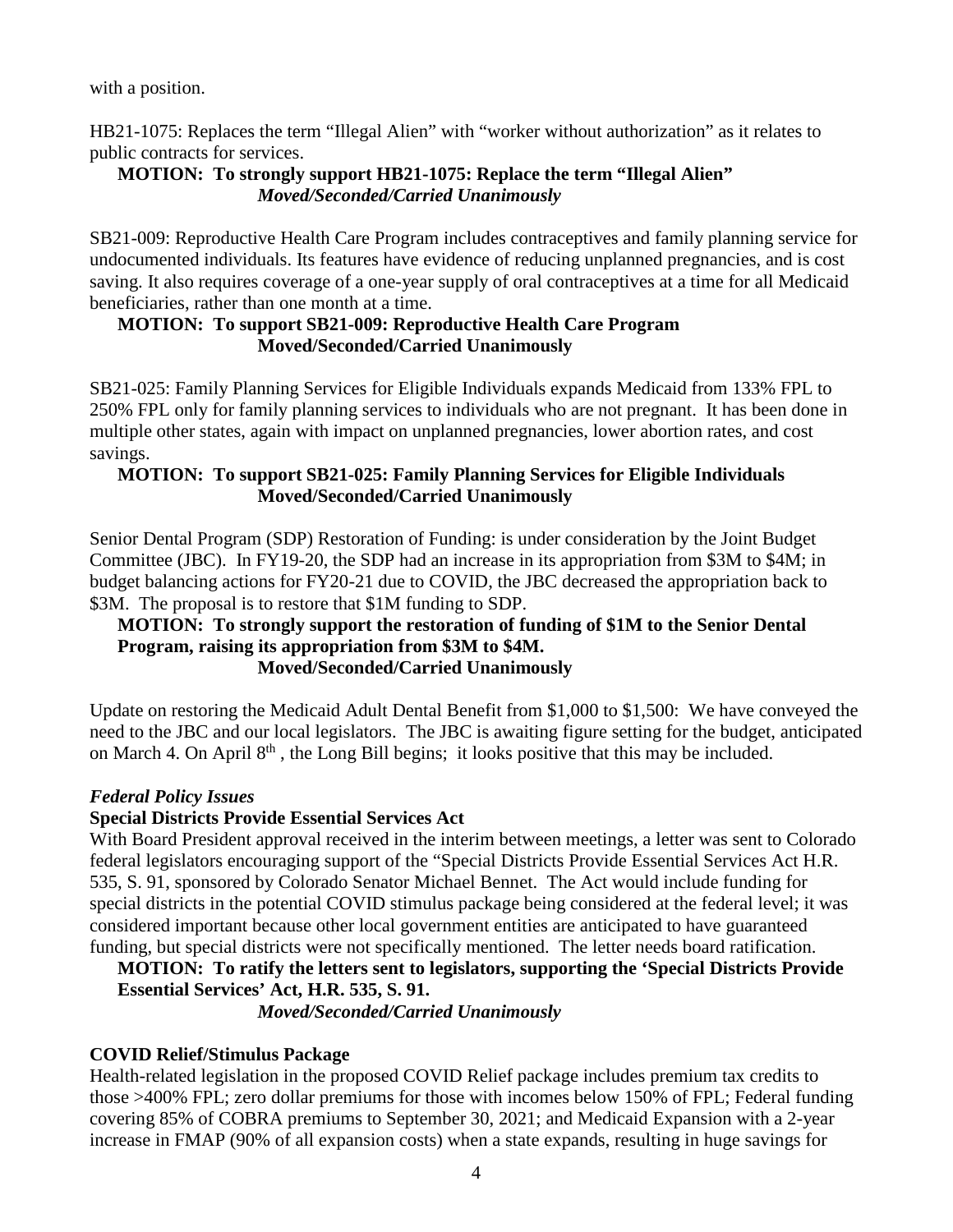those states that haven't already expanded Medicaid. It would also add a cap of 8.5% on health insurance expenditure for those with incomes over 400% FPL. Ms. Plock noted that these are groundbreaking enormous changes that have been estimated to result in an increase of 4-5M people becoming insured across the country, if passed as proposed.

Other COVID Legislation includes direct stimulus payments of \$1400, with the same \$75K/\$150K income threshold; a one time minimum wage increase ot \$15/hour; housing assistance; food security through strengthening WIC; child care, head start and an overhaul of the child tax credit; public health support including vaccines, testing, PPE, stockpiles, and workforce; funding for schools; and PPP and other business grants and loans. It is 592 pages long and unlikely to make it through both the House and the Senate in its current form.

## **UPDATES & REPORTS**

## *Executive Director Updates*

The Call for Board Candidates has been posted, an email sent to all of last year's candidates, and posting on social media. An email will be sent tomorrow to diverse organizations in the community. Applications are due March 11, and will be sent to the Board on March 12. The Board will hold a brief special meeting to determine which of the candidates, if any, will be interviewed. The selected individual is expected to be appointed to the Board either the regular meeting in March or the first meeting in April – the appointment must take place by the end of April.

The Isolation/Recovery and Quarantine service (IRQ) has moved back to Myrtle where, despite recent maintenance, more repairs were necessary. The Myrtle site is seeing a steady rate of use, at the rate of 3-5 individuals per day. Staff have been advocating to the county and state getting vaccinations to those experiencing homelessness, in order to prevent the spread, but have not yet been successful.

Ms. Plock reported that we anticipate participating in Unite Colorado, a software platform and methodology of accomplished streamlined referrals and care coordination across a wide variety of organizations. In North Carolina, it is considered to be a major tool in their equity effort – because of its effectiveness in connecting people more quickly and effectively to the services they need. Staff will present on this tool in one of the upcoming Board meetings. A Board member inquired about the intersection between HealthInfoSource and Unite Colorado. HIS is about having a comprehensive list of behavioral health options, and an easy way to search, while Unite Colorado provides the smooth process for making referrals for a broader range of community services, and closing the communication loop to be sure the person connected to services. We are looking into how the two can best integrate.

In recent conversations with Kevin Unger and John Santisteven, the constant theme was all about vaccines; it is impressive how high their commitment is to vaccinations for our community. Salud is one of 250 Federally Qualified Health Centers initially selected to receive significant amounts of vaccines per week (800-1,000 doses), directly from the federal government. They are planning clinics for targeted populations as they receive their first allocation in the next couple of weeks. Staff at both organizations, like ours, continue to feel stretched, exhausted, and a little burnt out; both are working on ways to support their staff while continuing to meet the still intense needs of the community.

Ms. Plock provided a brief update from the National Health Policy Conference. Staffers from Capitol Hill reported that the top priority is to "get the virus under control," and that "there is a lot to be done in health care, not just on COVID – and a lot can be bipartisan." Presenters indicated that legislation this year is likely to be transformational for access to health care, and make major strides in equity. In addressing structural racism, presenters consistently reported that biggest equity solution opportunity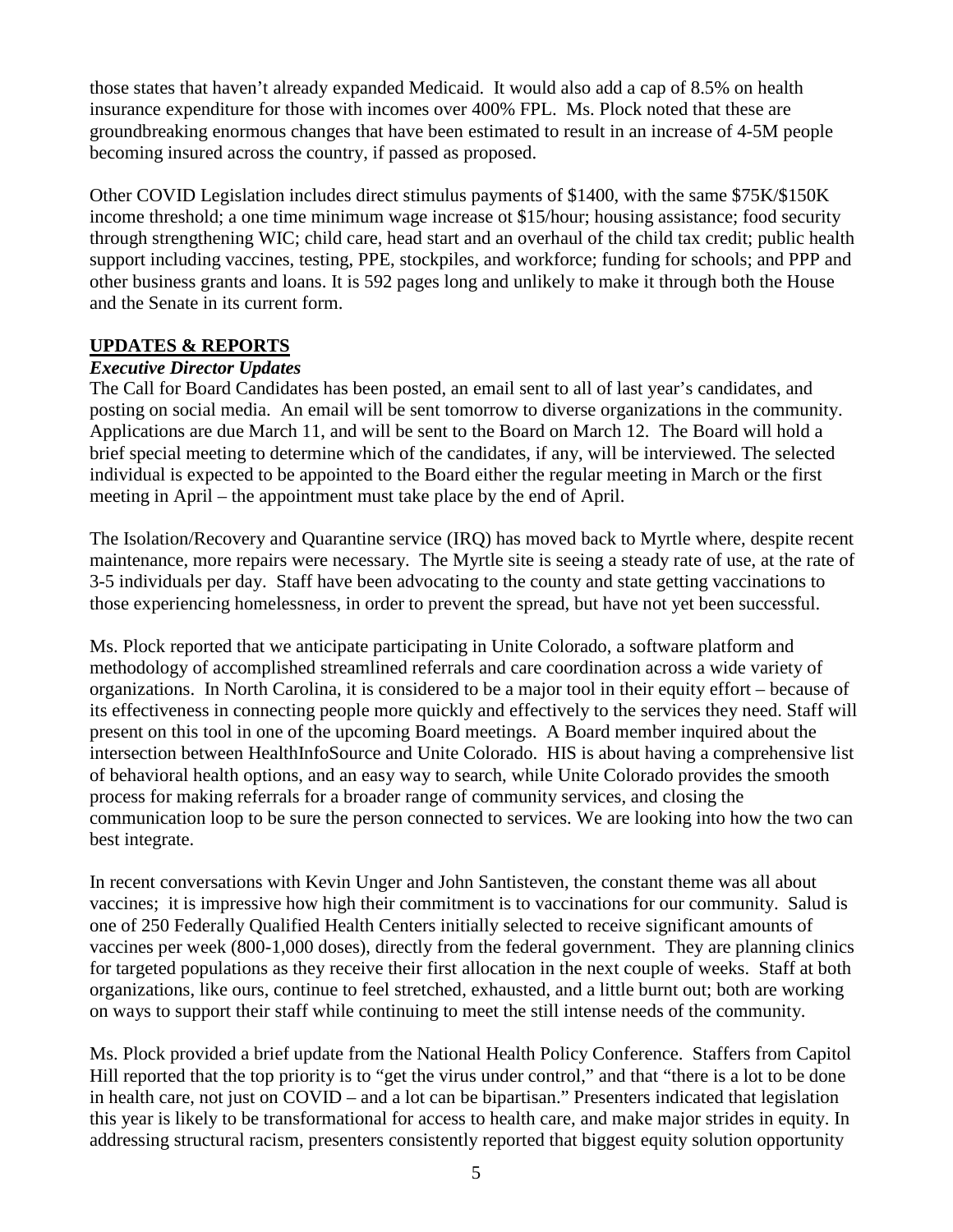would be to get states who hadn't expanded Medicaid to do so, followed by increased subsidies for families for health insurance, adequate diagnoses of disease, more attention and services for addiction, and removing immigration status as a barrier to health coverage and care. A likely bipartisan legislative change could be a shift in payment for telehealth, allowing audio only as well as video. Other bipartisan efforts could include an increase in mental health treatment, and data streamlining.

There were two sides to what people had observed during COVID: on the one hand, an unprecedented level of innovation (telehealth, testing, lockdowns, open data sharing, etc.), but on the other hand, as the university hospital in Newark reported, the difficulty of jockeying for PPE, competing on a regular basis with richer systems for needed resources, seeing ratios of staff to patients like never before, experiencing EDs full beyond capacity, and observing the worst of inequity. The hope that came out of this conference is that the new administration will work to try to right those wrongs.

## *Liaison to PVHS/UCHealth North Report*

Director Naqvi reported that UCHealth is closely watching its experience to determine COVID's financial impact, and whether it will be temporary or a more permanent recalibration. Admissions, outpatient care, and ortho patients are all down. There has also been a significant reduction in cardiovascular and neurosurgery volumes, though the assumption is that this volume will bounce back at some point. ED visits are down, but the acuity is higher; it looks like there is a shift where people are going more to their provider's urgent care, and less to ED. UCHealth received funding from the CARES Act, but ended up not needing it; it will be paid back by April. Nursing costs have escalated, partly due to competition, particularly in critical care nursing; the question is whether those are temporary trends or are here to stay. There is a push for unionization of the workforce, which would add more employee costs; it won't be determined until later in the year.

 The organization is providing about 30K vaccines per week and every patient 70+ in their system has been contacted. They have vaccinated 90% of the teachers in their allocation group. The system is committed to providing vaccinations due to recognition of their importance, despite the fact that they don't have assurance that they will be reimbursed for the cost – they are paying for staff, space, etc., which adds to the financial stress. It has been difficult to get advance information from the state to do adequate planning. A Board member asked if their board receives reports on community benefit spending; there has not been a recent report. We will request that Dr. Unger address this in his presentation to the Board in April.

## **PUBLIC COMMENT (2nd opportunity)**

None

# **CONSENT AGENDA**

- Approval of the November 10, 2020 and December 11, 2020 Board Meeting Minutes
- Approval of the November 2020 Financials

**MOTION: To approve the Consent Agenda as Amended** *Moved/Seconded/Carried Unanimously* 

# **ANNOUNCEMENTS**

- March 9, 2021, 4:00 pm, Board of Directors Special Meeting
- March 23, 4:00 pm, Board of Directors Regular Meeting
- April 13, 4:00 pm, Board of Directors Special Meeting

This was Board Director Faraz Naqvi's last meeting with us. Staff and the Board shared their best